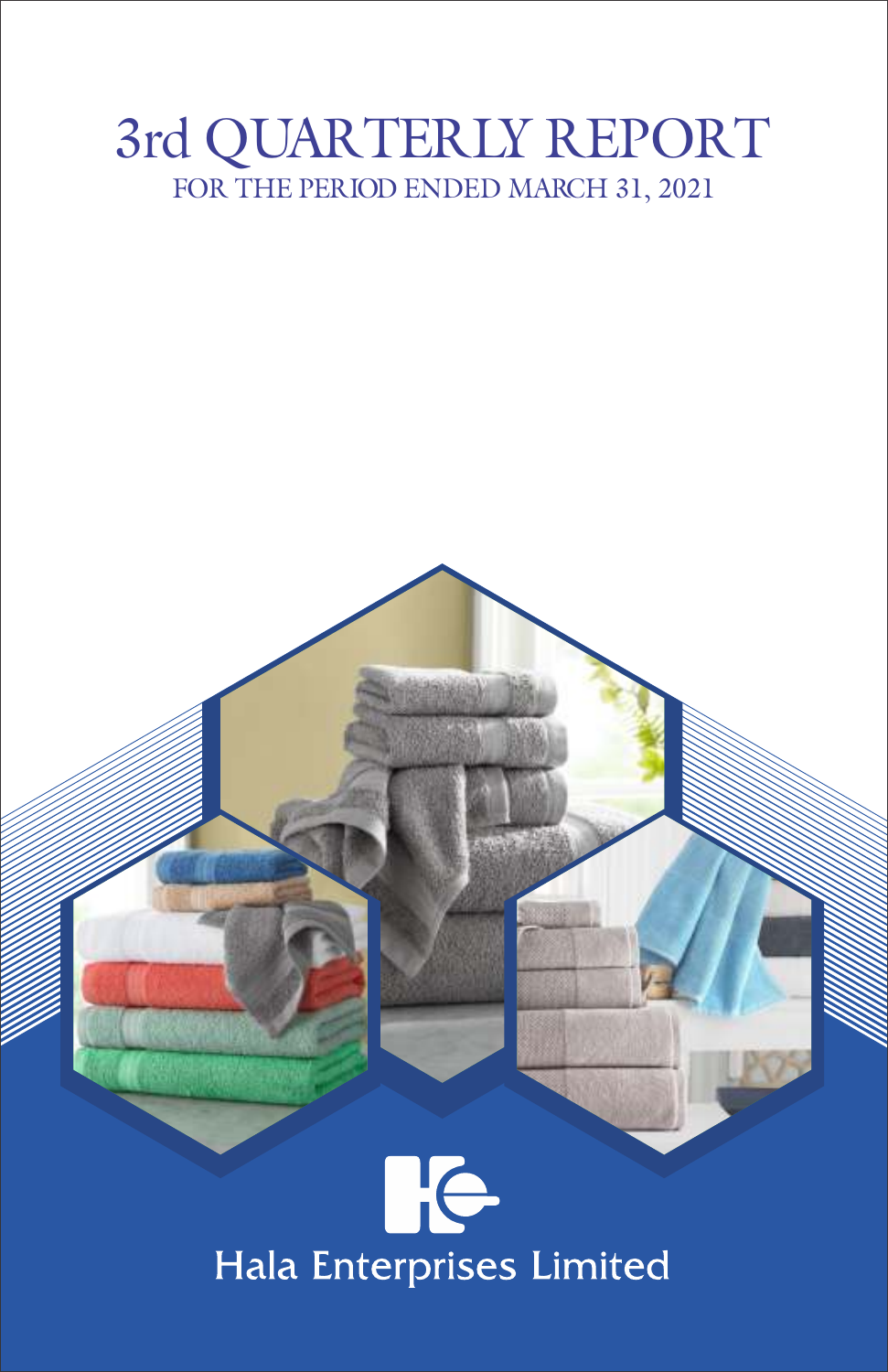

# **CONTENTS**

| <b>Company Information</b>                               | 2   |
|----------------------------------------------------------|-----|
| Director's Review Report                                 | 3   |
| <b>Condensed Interim Statement of Financial Position</b> | 4-5 |
| Condensed Interim Statement of Profit or Loss            | 6   |
| Condensed Interim Statement of Comprehensive Income      | 7   |
| <b>Condensed Interim Statement of Cash Flows</b>         | 8   |
| Condensed Interim Statement of Changes in Equity         | 9   |
| Notes to the Condensed Interim financial Information     | 10  |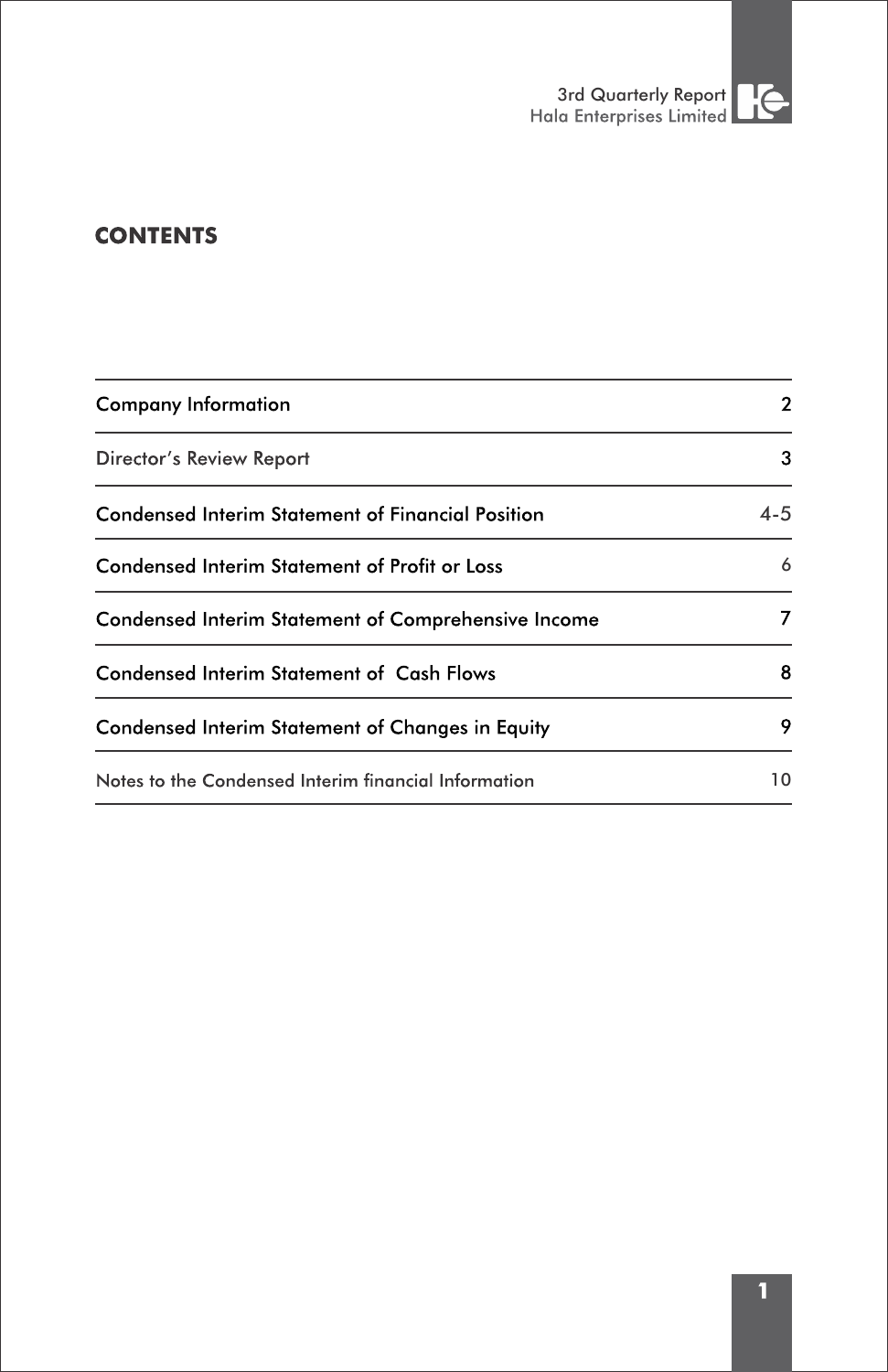

# **COMPANY INFORMATION**

| <b>BOARD OF DIRECTORS</b>                                    | Mr. Tahir Jahangir<br>Mr. Jillani Jahangir<br>Mrs. Munizae Jahangir<br>Mrs. Sulema Jahangir<br>Mr. Rashid Ahmad Khan<br>Mrs. Myra Husain Qureshi<br>Mr. Abdul Munaf            | Chairman/Non Executive Director<br><b>Chief Executive Officer</b><br>Non-Executive Director<br>Non-Executive Director<br>Independent Director<br>Non-Executive Director<br><b>Executive Director</b> |  |  |
|--------------------------------------------------------------|--------------------------------------------------------------------------------------------------------------------------------------------------------------------------------|------------------------------------------------------------------------------------------------------------------------------------------------------------------------------------------------------|--|--|
| <b>AUDIT COMMITTEE</b>                                       | Mr. Rashid Ahmad Khan<br>Mrs. Munizae Jahangir<br>Mrs. Sulema Jahangir                                                                                                         | Chairman/Member<br>Member<br>Member                                                                                                                                                                  |  |  |
| <b>HUMAN RESOURCE &amp;</b><br><b>REMUNERATION COMMITTEE</b> | Mr. Rashid Ahmad Khan<br>Mr. Jillani Jahangir<br>Mrs. Munizae Jahangir<br>Mrs. Sulema Jahangir                                                                                 | Chairman/Member<br>Member<br>Member<br>Member                                                                                                                                                        |  |  |
| <b>CHIEF FINANCIAL OFFICER</b>                               | Mr. Abdul Munaf                                                                                                                                                                |                                                                                                                                                                                                      |  |  |
| <b>COMPANY SECRETARY</b>                                     | Muhammad Mushtaq Saeed Iqbal                                                                                                                                                   |                                                                                                                                                                                                      |  |  |
| <b>AUDITORS</b>                                              | M/s. Malik Haroon Shahid Safder & Co.<br><b>Chartered Accountants</b>                                                                                                          |                                                                                                                                                                                                      |  |  |
| <b>LEGAL ADVISORS</b>                                        | <b>A.G.H.S Law Associates</b>                                                                                                                                                  |                                                                                                                                                                                                      |  |  |
| <b>BANKERS</b>                                               | <b>J.S Bank Limited</b><br><b>Faysal Bank Limited</b><br>Askari Bank Limited<br><b>MCB Bank Limited</b>                                                                        |                                                                                                                                                                                                      |  |  |
| <b>REGISTERED OFFICE/WORKS</b>                               | Factory Premises, 17.5 KM Sheikhupura Road,<br>Lahore Tel: 042-37970130, 37970230<br>Fax: 042-37970681<br>Email. hala@halaenterprieses.com<br>Website: www.halaenterprises.com |                                                                                                                                                                                                      |  |  |
| <b>SHARE REGISTRAR OFFICE</b>                                | M/s Corplink (Private) Limited<br>Wings Arcade, 1-K, Commercial Model Town, Lahore<br>Tel: 042-35916714, 35916719 Fax: 042-35869037<br>Email. corplink786@gmail.com            |                                                                                                                                                                                                      |  |  |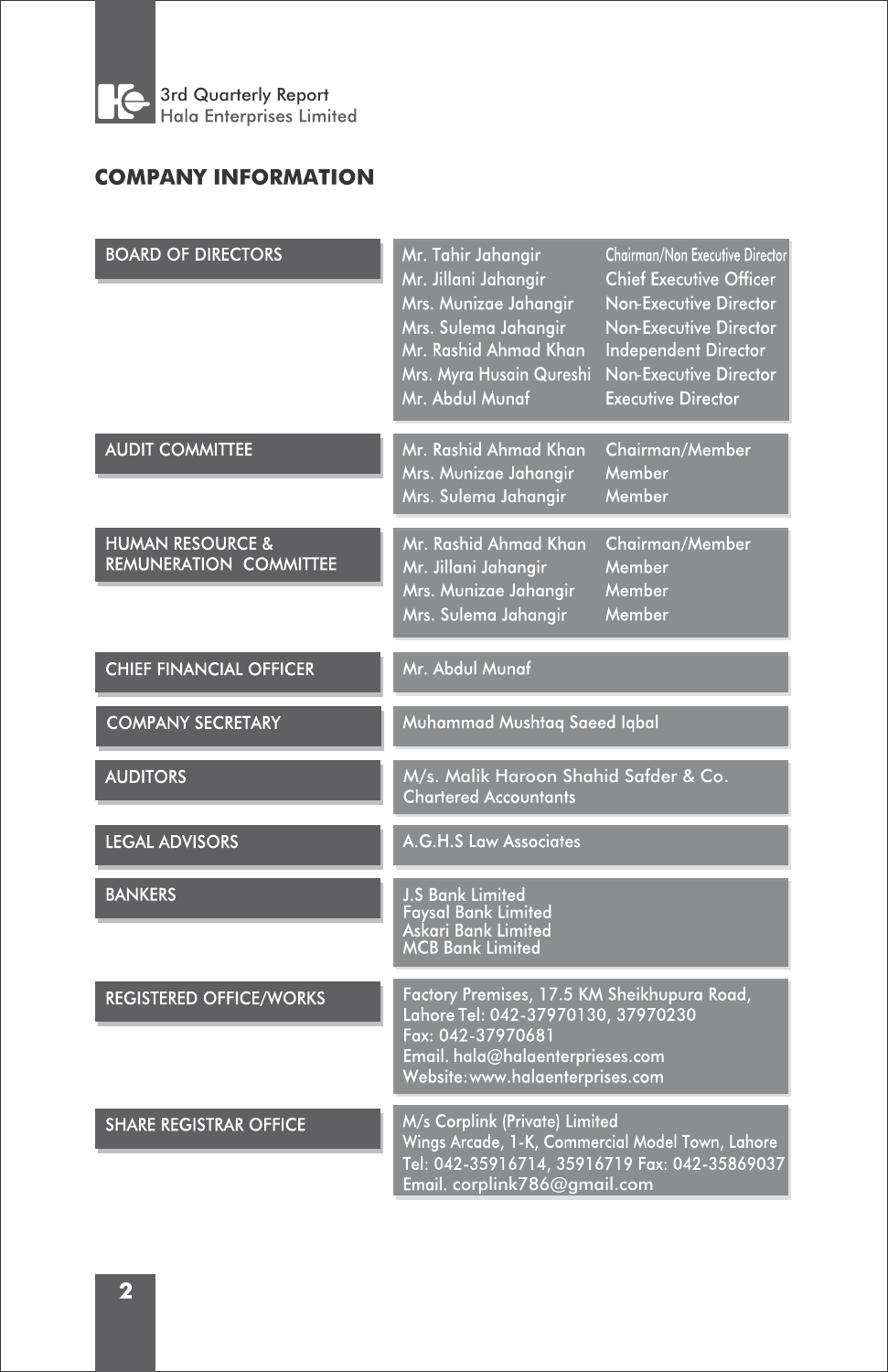

# **DIRECTOR'S REVIEW REPORT**

The Board of Directors of Hala Enterprises Limited hereby present the interim financial report of the company for the 3rd quarter ended  $31<sup>st</sup>$  March, 2021; together with the interim financial information.

Sharp increase in raw material prices added to the existing problems created by Covid-19 pandemic. As a result of unprecedented rise in raw material cost, inflow of new orders on better prices has taken a direct hit; Buyers in foreign countries, whose economies have not fully recovered, are hesitating to pay competitive prices. Furthermore appreciation of Pakistan Rupees against US \$ have also reduced profit margins of exporters.

In spite of that, the revenue of the company increased from Rs. 248 million to Rs. 284 million compared to the last year same period and gross profit increased from 48 million to 59 million. Operating profit improved from Rs. 10 million to 14 million.

Throughout this period we have kept on adding to our capacity, while replacing all our older machinery. This was part of our long-term strategy of BMR (Balancing, Modernization and Replacement). We are also in the process of "right-sizing" – which shall help the overall profitability of the company.

We would like to take this opportunity to thank our customers, suppliers and bankers for their continued cooperation towards the progress of the company. We hope that this support continues in the future as well.

**For & on behalf of the Board**

//www.fakirjsf

(JILLANI JAHANGIR) **CHIEF EXECUTIVE OFFICER** 

**LAHORE: April 30, 2021**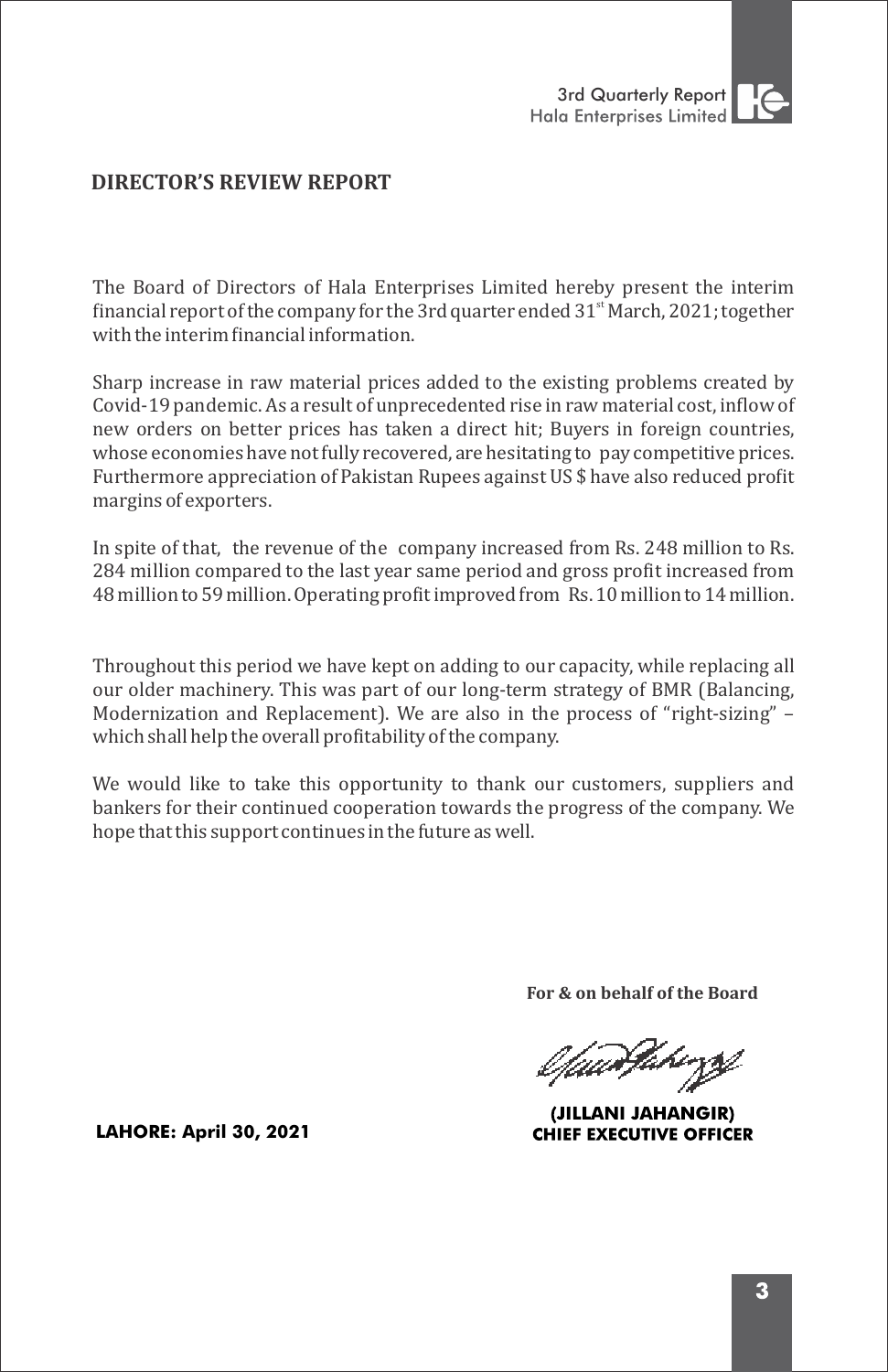

# **CONDENSED INTERIM STATEMENT OF FINANCIAL POSITION** AS AT MARCH 31, 2021 (UN-AUDITED)

|                                                       | <b>MAR 2021</b><br><b>Un-Audited</b><br>Rupees | <b>Jun 2020</b><br><b>Audited</b><br>Rupees |
|-------------------------------------------------------|------------------------------------------------|---------------------------------------------|
| <b>CAPITAL AND LIABILITIES</b>                        |                                                |                                             |
| <b>Share capital and reserves</b>                     |                                                |                                             |
| Authorized capital                                    |                                                |                                             |
| 16,000,000 ordinary shares of Rs. 10 each             | 160,000,000                                    | 160,000,000                                 |
| Issued, subscribed and paid up capital                | 129,963,040                                    | 129,963,040                                 |
| Reserves                                              | 19,269,095                                     | 16,357,160                                  |
| <b>Accumulated loss</b>                               | (73, 573, 407)                                 | (81, 553, 930)                              |
| Surplus on revaluation of Property, plant & Equipment | 110,354,012                                    | 113,212,127                                 |
| <b>Total Equity</b>                                   | 186,012,740                                    | 177,978,397                                 |
| <b>Non Current Liabilities</b>                        |                                                |                                             |
| Deferred liability                                    | 41,687,877                                     | 43,608,244                                  |
| Long term borrowing                                   | 12,881,032                                     | 7,431,103                                   |
| <b>Current Liabilities</b>                            |                                                |                                             |
| Trade and other payables                              | 31,108,239                                     | 37,502,912                                  |
| Accrued mark up                                       | 866,701                                        | 759,369                                     |
| Short term borrowings                                 | 122,278,545                                    | 123,678,545                                 |
| Current portion of deferred Government grant          | 653,663                                        | 3,032,841                                   |
| Current portion of long term financing                | 10,281,555                                     | 3,550,117                                   |
| Due to related parties                                | 3,332,672                                      | 2,326,832                                   |
| Provision for taxation                                | 2,772,855                                      | 3,775,130                                   |
| <b>Total Current Liabilities</b>                      | 171,294,230                                    | 174,625,746                                 |
| Liabilities directly associated with non-current      |                                                |                                             |
| assets classfied as held for sale                     | 3,775,000                                      | 3,775,000                                   |
| <b>Contingencies and Commitments</b>                  |                                                |                                             |
|                                                       | 415,650,879                                    | 407,418,490                                 |
|                                                       |                                                |                                             |

The annexed notes form an integral part of this condensed interim financial information.

**LAHORE: April 30, 2021** 

**CHIEF EXECUTIVE OFFICER**

Addul Muny

**CHIEF FINANCIAL DIRECTOR OFFICER**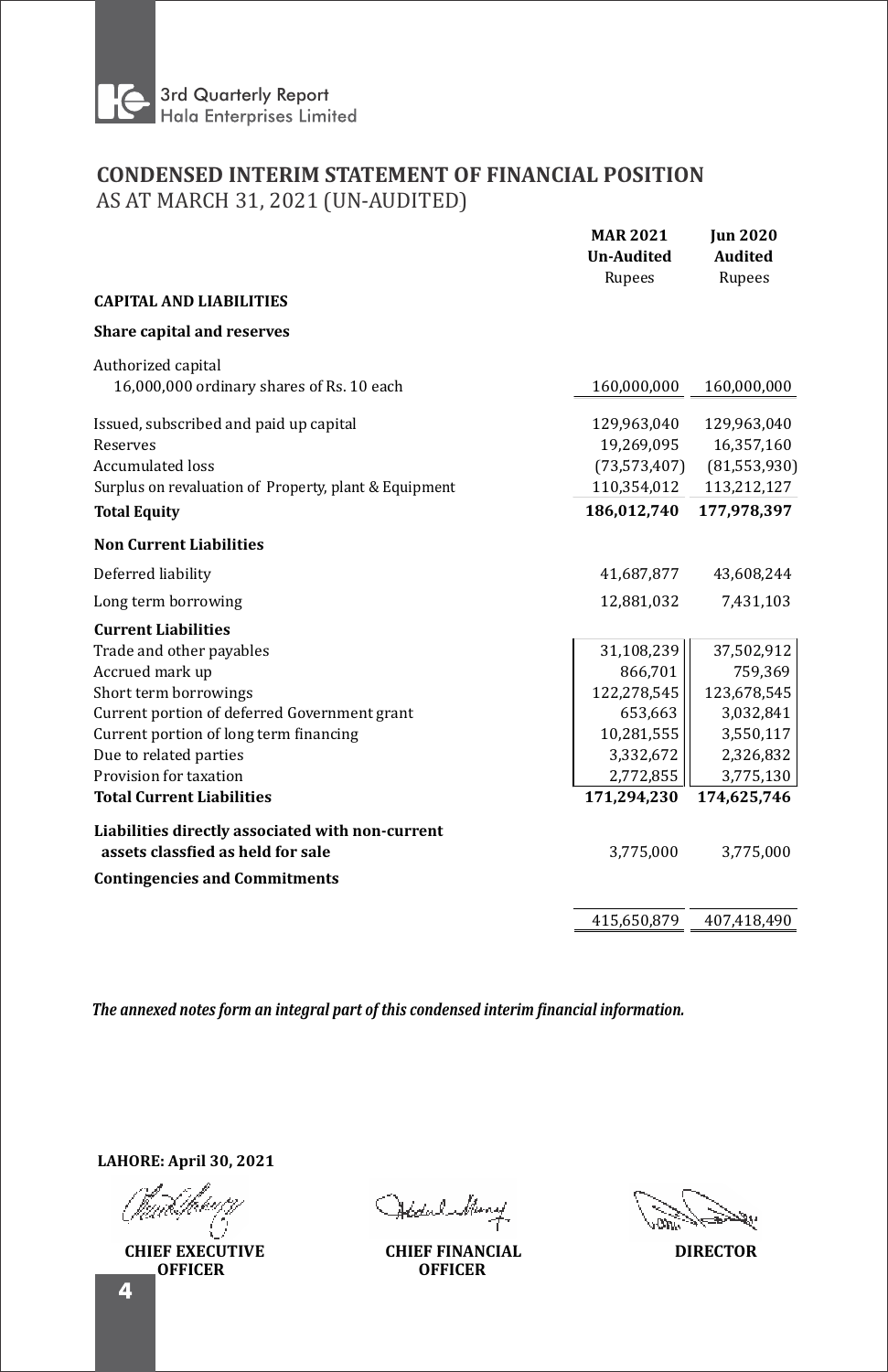# **CONDENSED INTERIM STATEMENT OF FINANCIAL POSITION** AS AT MARCH 31, 2021 (UN-AUDITED)

| <b>ASSETS</b><br>150,199,499<br>162,828,133<br>11,178,442<br>8,266,507<br>5,038,617<br>5,038,617<br>179,045,192<br>7,801,700<br>6,244,850<br>85,715,449<br>87,484,719<br>50,957,977<br>36,117,661<br>other receivables<br>48,367,280<br>42,092,112<br>Tax refund due from Governement<br>35,801,142<br>40,900,293<br>9,954,306<br>7,857,226<br>6,132,037<br>1,660,578<br><b>Total Current Assets</b><br>237,197,755<br>229,889,575<br>for sale<br>6,716,112<br>6,716,112<br>415,650,879<br>407,418,490 |                                        | <b>MAR 2021</b><br><b>Un-Audited</b><br>Rupees | <b>Jun 2020</b><br><b>Audited</b><br>Rupees |
|--------------------------------------------------------------------------------------------------------------------------------------------------------------------------------------------------------------------------------------------------------------------------------------------------------------------------------------------------------------------------------------------------------------------------------------------------------------------------------------------------------|----------------------------------------|------------------------------------------------|---------------------------------------------|
|                                                                                                                                                                                                                                                                                                                                                                                                                                                                                                        |                                        |                                                |                                             |
|                                                                                                                                                                                                                                                                                                                                                                                                                                                                                                        | <b>Non Current Assets</b>              |                                                |                                             |
|                                                                                                                                                                                                                                                                                                                                                                                                                                                                                                        | Property, Plant and equipment          |                                                |                                             |
|                                                                                                                                                                                                                                                                                                                                                                                                                                                                                                        | Long term Investments                  |                                                |                                             |
|                                                                                                                                                                                                                                                                                                                                                                                                                                                                                                        | Long term deposits                     |                                                |                                             |
|                                                                                                                                                                                                                                                                                                                                                                                                                                                                                                        | <b>Total Non Current Assets</b>        |                                                | 163,504,623                                 |
|                                                                                                                                                                                                                                                                                                                                                                                                                                                                                                        | <b>Current assets</b>                  |                                                |                                             |
|                                                                                                                                                                                                                                                                                                                                                                                                                                                                                                        | Stores and spares                      |                                                |                                             |
|                                                                                                                                                                                                                                                                                                                                                                                                                                                                                                        | Stock in trade                         |                                                |                                             |
|                                                                                                                                                                                                                                                                                                                                                                                                                                                                                                        | Trade debts                            |                                                |                                             |
|                                                                                                                                                                                                                                                                                                                                                                                                                                                                                                        | Advances, deposits, prepayments and    |                                                |                                             |
|                                                                                                                                                                                                                                                                                                                                                                                                                                                                                                        |                                        |                                                |                                             |
|                                                                                                                                                                                                                                                                                                                                                                                                                                                                                                        |                                        |                                                |                                             |
|                                                                                                                                                                                                                                                                                                                                                                                                                                                                                                        | Due from associates                    |                                                |                                             |
|                                                                                                                                                                                                                                                                                                                                                                                                                                                                                                        | Cash and bank balances                 |                                                |                                             |
|                                                                                                                                                                                                                                                                                                                                                                                                                                                                                                        |                                        |                                                |                                             |
|                                                                                                                                                                                                                                                                                                                                                                                                                                                                                                        | Non- current assets classified as held |                                                |                                             |
|                                                                                                                                                                                                                                                                                                                                                                                                                                                                                                        |                                        |                                                |                                             |
|                                                                                                                                                                                                                                                                                                                                                                                                                                                                                                        |                                        |                                                |                                             |

C. S. Posta

**CHIEF EXECUTIVE OFFICER**

Addul Muny

**CHIEF FINANCIAL DIRECTOR OFFICER**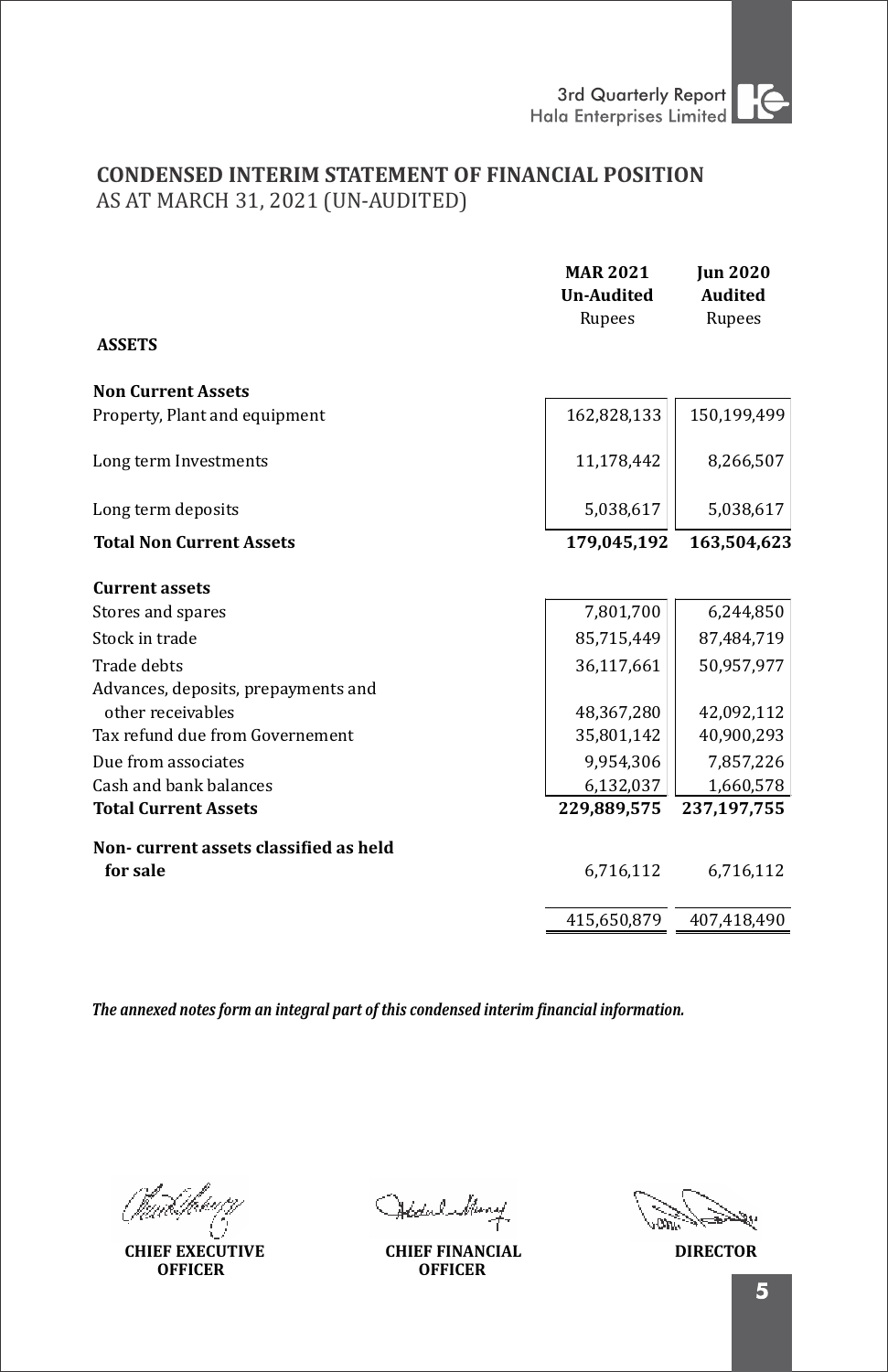

### **CONDENSED INTERIM STATEMENT OF PROFIT OR LOSS**

FOR THE OUARTER AND 9 MONTHS PERIOD ENDED MARCH 31, 2021(UN-AUDITED)

|                                                               | <b>9 Months Ended</b><br>Mar 31, 2021<br>(Un-audited)<br><b>Rupees</b> | <b>9 Months Ended</b><br>Mar 31, 2020<br>(Un-audited)<br><b>Rupees</b> | <b>Quarter Ended</b><br>Mar 31,2021<br>(Un-audited)<br><b>Rupees</b> | <b>Quarter Ended</b><br>Mar 31,2020<br>(Un-audited)<br><b>Rupees</b> |
|---------------------------------------------------------------|------------------------------------------------------------------------|------------------------------------------------------------------------|----------------------------------------------------------------------|----------------------------------------------------------------------|
| Revenue                                                       | 284,685,941                                                            | 248,651,996                                                            | 91,724,033                                                           | 57,029,518                                                           |
| Cost of sales                                                 | (225, 522, 731)                                                        | (200, 701, 102)                                                        | (74, 795, 332)                                                       | (44, 844, 258)                                                       |
| <b>Gross profit</b>                                           | 59,163,210                                                             | 47,950,894                                                             | 16,928,701                                                           | 12,185,260                                                           |
| <b>OPERATING EXPENSES</b>                                     |                                                                        |                                                                        |                                                                      |                                                                      |
| Selling and distribution Costs                                | 24,804,589                                                             | 19,150,620                                                             | 5,898,490                                                            | 5,991,663                                                            |
| Administrative expenses                                       | 18,889,139                                                             | 17,184,599                                                             | 6,309,141                                                            | 3,701,773                                                            |
| Other operating expenses                                      | 1,738,367                                                              | 641,739                                                                | 1,109,001                                                            | (21, 175)                                                            |
|                                                               | (45, 432, 095)                                                         | (36,976,958)                                                           | (13, 316, 632)                                                       | (9,672,261)                                                          |
| <b>Operating profit</b>                                       | 13,731,115                                                             | 10,973,936                                                             | 3,612,069                                                            | 2,512,999                                                            |
| <b>Finance Cost</b>                                           | (7,031,858)                                                            | (6,810,813)                                                            | (1,639,135)                                                          | (1,516,612)                                                          |
| Other income                                                  | 1,196,006                                                              | 1,490,110                                                              | (218, 263)                                                           | 395,558                                                              |
| Profit before taxation                                        | 7,895,263                                                              | 5,653,233                                                              | 1,754,671                                                            | 1,391,945                                                            |
| Taxation                                                      | (2,772,855)                                                            | (2,395,474)                                                            | (722, 821)                                                           | (215, 157)                                                           |
| Profit for the year before disposal of "Assets held for sale" | 5,122,408                                                              | 3,257,759                                                              | 1,031,850                                                            | 1,176,788                                                            |
| Gain on disposal of asset held for sale                       |                                                                        | 8,500,625                                                              |                                                                      |                                                                      |
| Net profit for the period                                     | 5,122,408                                                              | 11,758,384                                                             | 1,031,850                                                            | 1,176,788                                                            |
| Earning per share-Basic                                       | 0.39                                                                   | 0.90                                                                   | 0.08                                                                 | 0.09                                                                 |

Vant Ikka

**CHIEF EXECUTIVE OFFICER**

Addul Muny

**CHIEF FINANCIAL DIRECTOR OFFICER**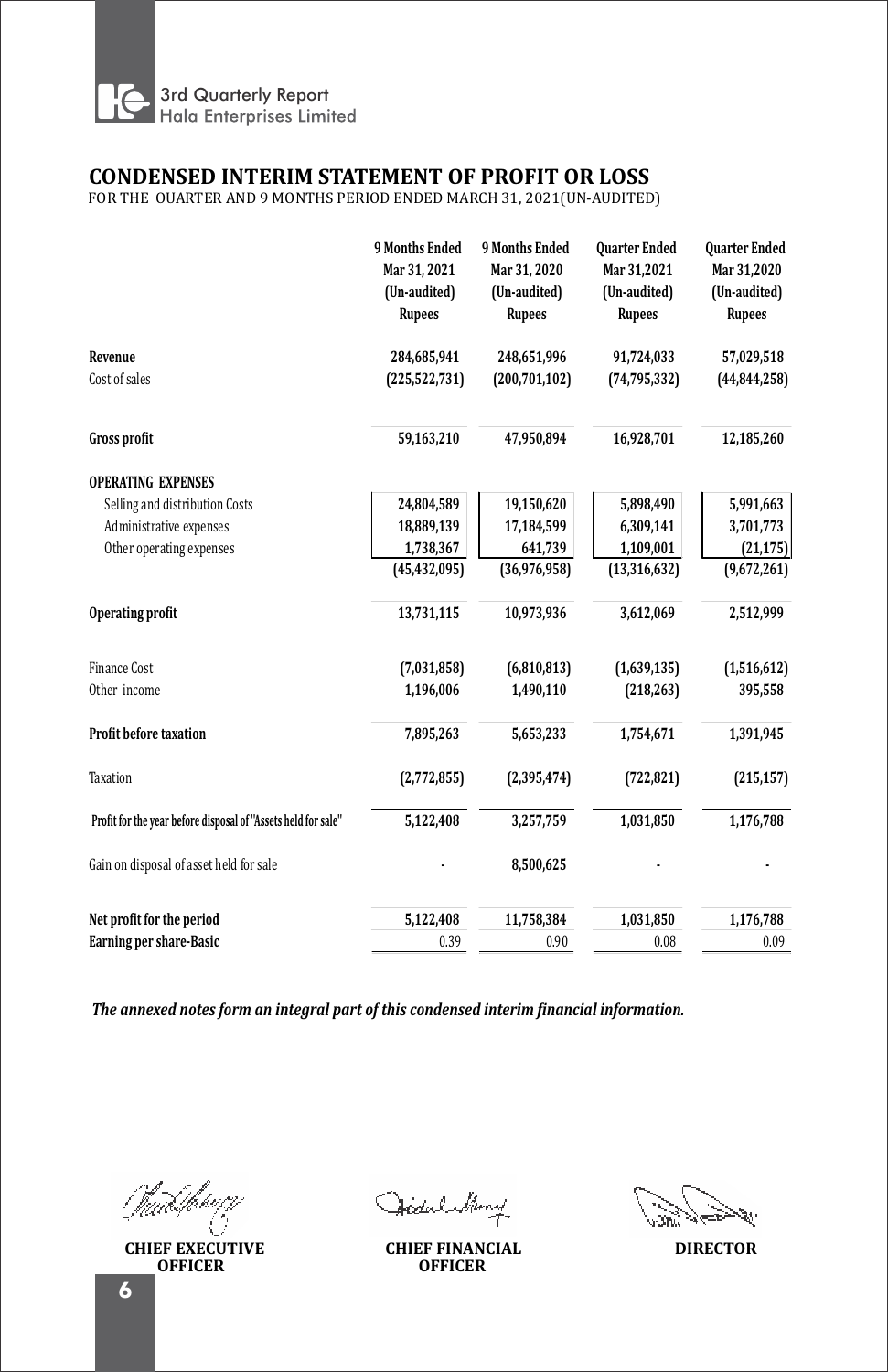# **CONDENSED INTERIM STATEMENT OF COMPREHENSIVE INCOME** FOR THE HALF YEAR ENDED MARCH 31, 2021 (UN AUDITED)

|                                                                                                              | <b>9 Months Ended</b> |                             |              | <b>Quarter Ended</b> |
|--------------------------------------------------------------------------------------------------------------|-----------------------|-----------------------------|--------------|----------------------|
|                                                                                                              |                       | Mar 31, 2021   Mar 31, 2020 | Mar 31, 2021 | Mar 31, 2020         |
|                                                                                                              | Rupees                | Rupees                      | Rupees       | Rupees               |
|                                                                                                              |                       |                             |              |                      |
| Net Profit for the period                                                                                    | 5,122,408             | 3,257,759                   | 1.031.850    | 1,176,788            |
| Other comprehensive income                                                                                   |                       |                             |              |                      |
| Items that will not be reclassified to profit and loss                                                       |                       |                             |              |                      |
| Transfer from surplus on Revaluation of property plant<br>& equipment in respect of incremental depreciation | 1,764,803             | 1,923,731                   | 588,268      | 641,244              |
| Items that may be reclassified subsequently<br>to profit and loss                                            |                       |                             |              |                      |
| Gain / (Deficit) on remeasurement of<br>investment available for sale                                        | 2,911,935             | (1,440,117)                 | 1,277,966    | (25, 465)            |
| Total comprehensive income for the period                                                                    | 9,799,146             | 3,741,373                   | 2,898,084    | 1,792,567            |

**CHIEF EXECUTIVE OFFICER**

Aldul Muny

**CHIEF FINANCIAL DIRECTOR OFFICER**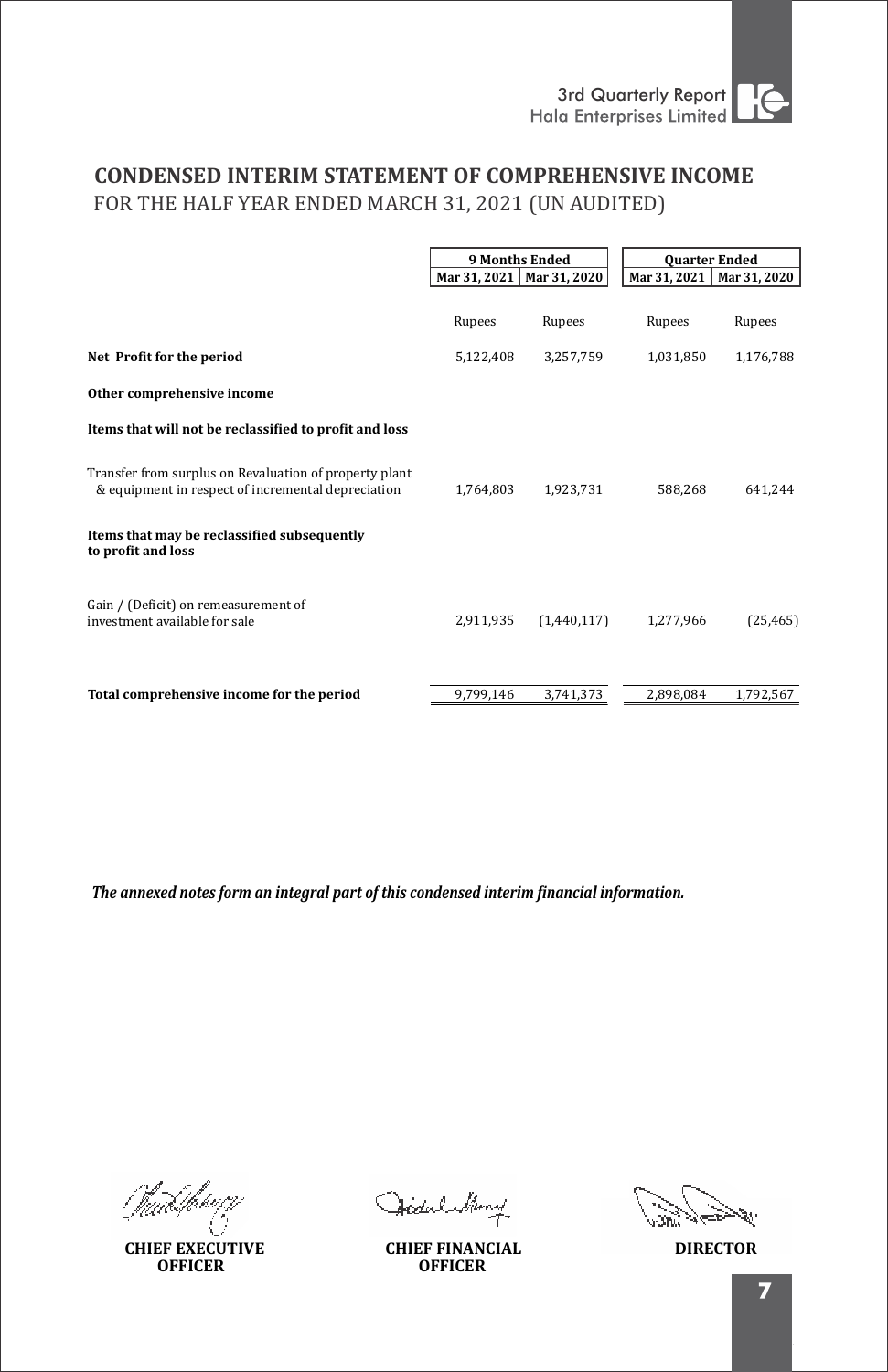

# **CONDENSED INTERIM STATEMENT OF CASH FLOWS**

FOR THE 9 MONTHS PERIOD ENDED MARCH 31, 2020 (UN-AUDITED)

|                                                                                                          | 9 Months ended<br>Mar 31, 2021<br>(UN-AUDITED) | 9 Months ended<br>Mar 31, 2020<br>(UN-AUDITED) |
|----------------------------------------------------------------------------------------------------------|------------------------------------------------|------------------------------------------------|
| <b>CASH FLOW FROM OPERATING ACTIVITIES</b>                                                               | Rupees                                         | Rupees                                         |
| Loss before taxation                                                                                     | 7,895,263                                      | 14,153,858                                     |
| Adjustments for:                                                                                         |                                                |                                                |
| Depreciation                                                                                             | 4,888,968                                      | 4,560,231                                      |
| Provision for gratuity                                                                                   | 3,139,444                                      | 4,039,444                                      |
| Dividend income                                                                                          |                                                | (176, 701)                                     |
| Gain on disposal of property, plant and equipment                                                        | (642, 395)                                     | (8,576,329)                                    |
| Financial charges                                                                                        | 7,031,858                                      | 6,810,813                                      |
|                                                                                                          | 14,417,875                                     | 6,657,458                                      |
| Operating profit before working capital changes                                                          | 22,313,138                                     | 20,811,316                                     |
| (Increase) / decrease in current assets                                                                  |                                                |                                                |
| Stores and spares                                                                                        | (1,556,850)                                    | (1,254,468)                                    |
| Stock in trade                                                                                           | 1,769,270                                      | (2,228,257)                                    |
| Trade debts                                                                                              | 14,840,316                                     | 11,610,943                                     |
| Advances, deposits, prepayments and other receivables                                                    | (1,692,520)                                    | (17, 569, 025)                                 |
| Due from associated undertakings                                                                         | (2,097,080)                                    | (912, 860)                                     |
| (Decrease)/ increase in current liabilities                                                              |                                                |                                                |
| Due to directors and associated undertakings                                                             | 1,005,840                                      | 3,401,979                                      |
| Trade and other payabls                                                                                  | (6, 394, 673)                                  | 616,716                                        |
|                                                                                                          | 5,874,303<br>28,187,441                        | (6, 334, 972)<br>14,476,344                    |
| Cash generated from operations                                                                           |                                                |                                                |
| Income tax paid                                                                                          | (3,258,626)                                    | (2,797,359)                                    |
| Finance cost paid                                                                                        | (6,924,526)                                    | (6,762,535)                                    |
| Gratuity paid                                                                                            | (4,753,438)                                    | (2,584,350)                                    |
| Net cash (used in) / from operating activities                                                           | 13,250,851                                     | 2,332,100                                      |
| <b>CASH FLOW FROM INVESTING ACTIVITIES</b>                                                               |                                                |                                                |
| Sale proceed from property, plant and equipment                                                          | 2,340,000                                      | (6,061,659)                                    |
| Capital expenditure on property plant and equipment                                                      | (19, 215, 208)                                 |                                                |
| Advance against assets held for sale                                                                     |                                                | (20,000,000)                                   |
| Proceeds from disposal of assets held for sale                                                           |                                                | 32,305,625                                     |
| Dividend received                                                                                        |                                                | 176,701                                        |
| Net cash (used in) investing activities                                                                  | (16, 875, 208)                                 | 6,420,667                                      |
| <b>CASH FLOW FROM FINANCING ACTIVITIES</b>                                                               |                                                |                                                |
| Long term loans                                                                                          | 5,449,929                                      |                                                |
| Deferred grant liability                                                                                 | (306, 373)                                     |                                                |
| Current portion of deferred Governement grant                                                            | (2, 379, 178)                                  |                                                |
| Current portion of long term loans                                                                       | 6,731,438                                      |                                                |
| Short term finances                                                                                      | (1,400,000)                                    | (7, 230, 592)                                  |
| Net cash from / (used in) financing activities                                                           | 8,095,816                                      | (7,230,592)                                    |
| Effect of exchange gain / (loss) on cash & cash equivalents<br>Net increase in cash and cash equivalents | 4,471,459                                      | 1,522,175                                      |
| Cash and cash equivalents at the beginning of year                                                       | 1,660,578                                      | 2,714,596                                      |
|                                                                                                          |                                                |                                                |
| Cash and cash equivalents at the end of the period                                                       | 6,132,037                                      | 4,236,771                                      |

**CHIEF EXECUTIVE OFFICER**

Aldul Muny

**CHIEF FINANCIAL DIRECTOR OFFICER**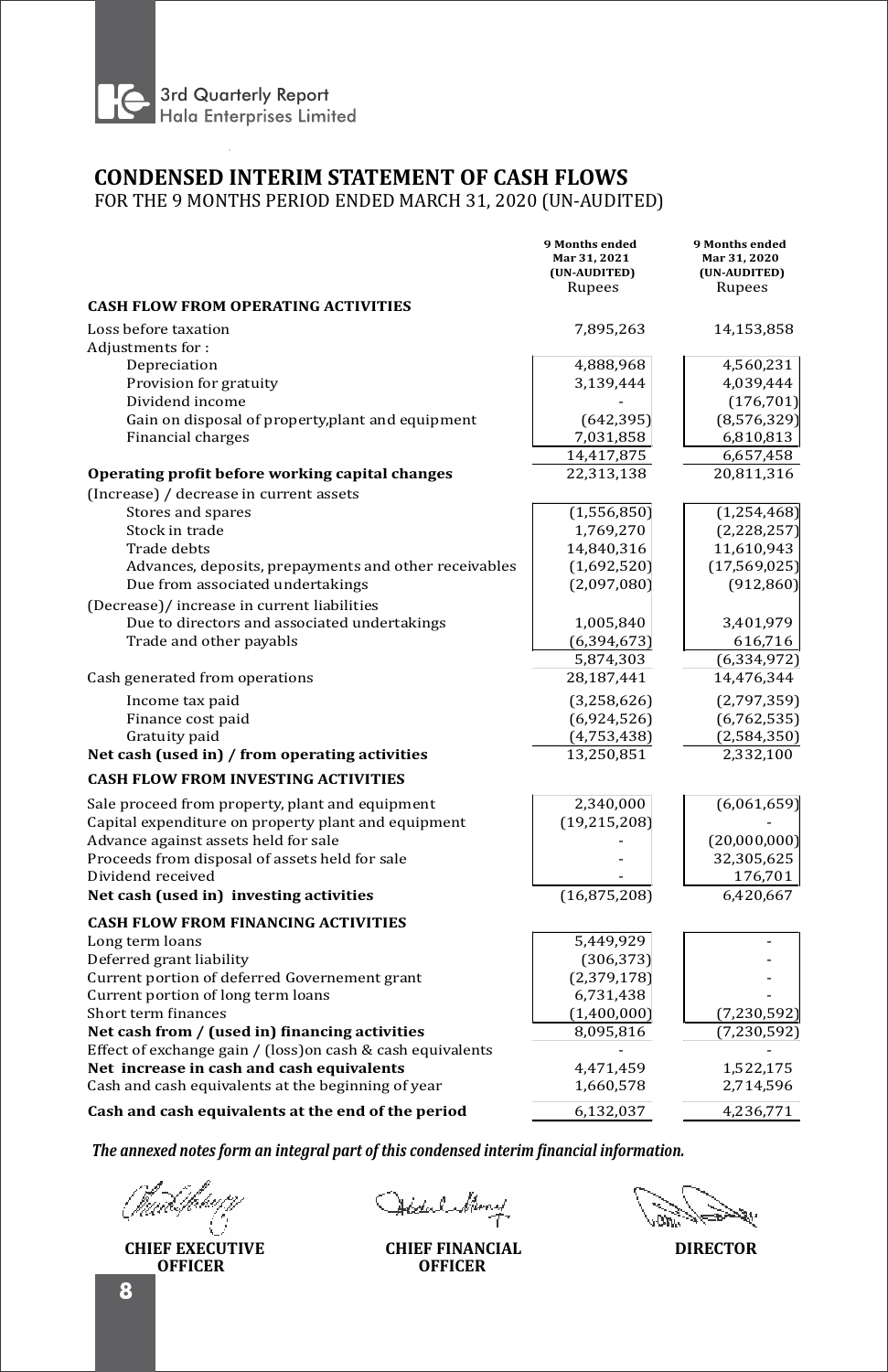

### **CONDENSED INTERIM STATEMENT OF CHANGES IN EQUITY**

FOR THE QUARTER AND 9 MONTHS PERIOD ENDED MARCH 31, 2021 (UN-AUDITED)

|                                                                                                                                   |             |                         |           | <b>Reserves</b>                  |                |              | <b>Surplus on</b>             |                |                           |
|-----------------------------------------------------------------------------------------------------------------------------------|-------------|-------------------------|-----------|----------------------------------|----------------|--------------|-------------------------------|----------------|---------------------------|
| <b>Particulars</b>                                                                                                                | Share       | Share<br><b>Deposit</b> | Capital   | Investment<br><b>Revaluation</b> | Revenue        | <b>Total</b> | Accccumulated property, plant | revaluation of | Total                     |
|                                                                                                                                   | Capital     | Money                   | Reserve   | Reserve                          | <b>Reserve</b> |              | Loss                          | &equipment     |                           |
| Balance as at July 01, 2019                                                                                                       | 129,963,040 |                         | 2,274,287 | 10,310,867                       | 7,000,000      | 19,585,154   | (116, 521, 022)               | 135,517,101    | 168,544,273               |
| Net profit for the 9 months period ended Mar 31, 2019<br>Total comprehensive loss for the 9 months<br>Period ended March 31, 2020 |             |                         |           | (1,440,117)                      |                | (1,440,117)  | 11,758,384                    |                | 11,758,384<br>(1,440,117) |
| Incremental deprciation for the year on surplus<br>on revaluation of property, plant &equipment                                   |             |                         |           |                                  |                |              | 1,923,732                     | (1,923,732)    |                           |
| Surplus realized on disposal                                                                                                      |             |                         |           |                                  |                |              |                               |                |                           |
| Transfer from surplus on revaluation of property<br>plant &equipment on disposal                                                  |             |                         |           |                                  |                |              | 19,740,000                    | (19,740,000)   |                           |
| Balance as at Mar 31, 2020                                                                                                        | 129,963,040 |                         | 2,274,287 | 8,870,750                        | 7,000,000      | 18,145,037   | (83,098,206)                  | 113,853,369    | 178,862,540               |
| Net profit for the year ended Jun 30, 2020<br>Other comprehensive income for the year                                             |             |                         |           | (3,227,994)                      |                | (3,227,994)  | 12,883,275<br>(221, 157)      |                | 12,883,275<br>(3,449,151) |
| Incremental depreiation for the year on surplus<br>on revaluation of property, plant &equipment                                   |             |                         |           |                                  |                |              | 2,564,974                     | (2,564,974)    |                           |
| Total comprehensive income for the 9 months<br>period ended march 31, 2019 reversed                                               |             |                         |           | 1,440,117                        |                | 1.440.117    | (11, 758, 384)                |                | (10, 318, 267)            |
| Incremental depreiation for the year on surplus<br>on revaluation of property for 9 months reversed                               |             |                         |           |                                  |                |              | (1,923,732)                   | 1,923,732      |                           |
| Balance as at June 30,2020                                                                                                        | 129,963,040 | ä,                      | 2,274,287 | 7,082,873                        | 7,000,000      | 16,357,160   | 1,544,976                     | 113,212,127    | 177,978,397               |
| Balance as at July 01, 2020                                                                                                       | 129,963,040 |                         | 2,274,287 | 7,082,873                        | 7,000,000      | 16,357,160   | (81,553,930)                  | 113,212,127    | 177,978,397               |
| Net profit for the 9 months period ended Mar 31, 2021                                                                             |             |                         |           |                                  |                |              | 5,122,408                     |                | 5,122,408                 |
| Total comprehensive loss for the six months<br>Period ended March 31,2021                                                         |             |                         |           | 2,911,935                        |                | 2,911,935    |                               |                | 2,911,935                 |
| Incremental depreiation for the year on surplus<br>on revaluation of property, plant &equipment                                   |             |                         |           |                                  |                |              | 1,764,803                     | (1,764,803)    |                           |
| Transfer from surplus on revaluation of property<br>plant &equipment on disposal                                                  |             |                         |           |                                  |                |              | 1,093,312                     | (1,093,312)    |                           |
| Balance as at Mar. 31, 2021                                                                                                       | 129,963,040 | ä,                      | 2,274,287 | 9.994.808                        | 7,000,000      | 19.269.095   | (73,573,407)                  | 110,354,012    | 186.012.740               |

**CHIEF EXECUTIVE OFFICER**

Addul Muny

**CHIEF FINANCIAL DIRECTOR OFFICER**

ķ.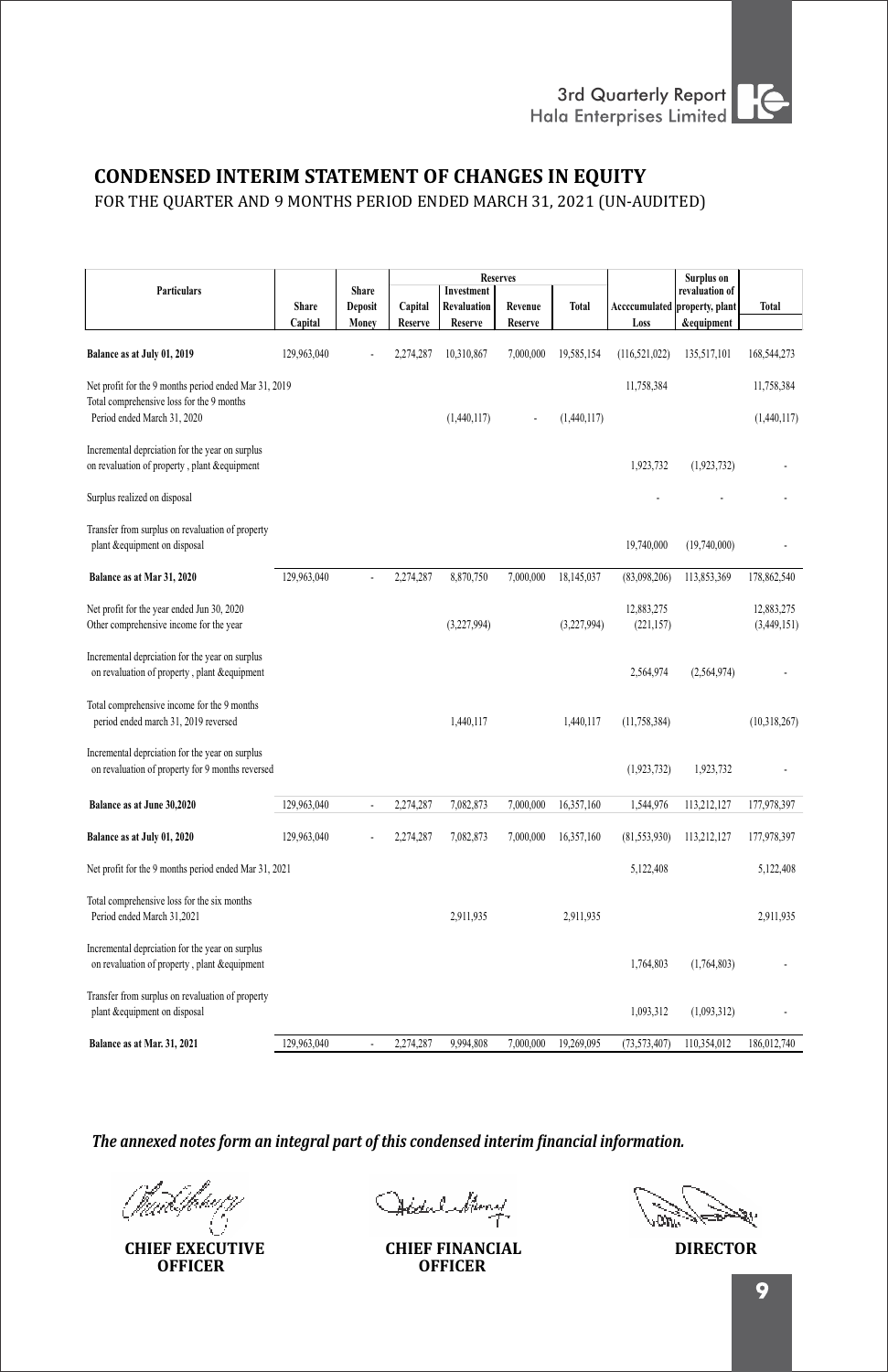

### **NOTES TO THE CONDENSED INTERIM FINANCIAL INFORMATION** FOR THE NINE MONTHS PERIOD ENDED MARCH, 31 2021

### **1 LEGAL STATUS AND OPERATIONS**

Hala Enterprises Limited ("the Company") was incorporated in Pakistan as a Private Limited Company and was subsequently converted into a public limited company. The registered office of the Company is located at 17.5 KM Sheikhupura Road, Lahore and its shares are listed on Pakistan Stock Exchange. The Company is primarily engaged in manufacturing and sale of terry towels, kitchen towels and terry cloth.

### **2 BASIS OF PERPRATION**

The condensed interim financial information is un-audited and has been prepared in accordance with the requirements of international financial reporting standards (IFRS) IAS 34 - 'Irterim Financial Reporting ' and provisions of and directives issued under the companies Act 2017. This condensed interim financial information does not include all of the information and disclosures required for annual financial statements, and should be read in conjunction with the financial statements of the company for the year ended June 30, 2020

This condensed interim financial information is being submitted to the shareholders as required by the listing regulation of Pakistan stock Exchange and section 237 of the Companies Act, 2017

### **3 SIGNIFICANT ACCOUNTING POLICIES**

The accounting policies and mathod of computation which have been used in the prepration of this condensed interim financial information are the same as those applied in the preparation of the financial statements for the preceding year ended June 30, 2020

### **4 DATE OF AUTHORIZATION FOR ISSUE**

This condensed interim financial information was authorized for issue on April 30, 2021 by the board of directors of the company

#### **5 General**

Where necessary, previous figures have been re-arranged for the purpose of fair comparison.

**CHIEF EXECUTIVE OFFICER**

Atechel Muny

**CHIEF FINANCIAL DIRECTOR OFFICER**